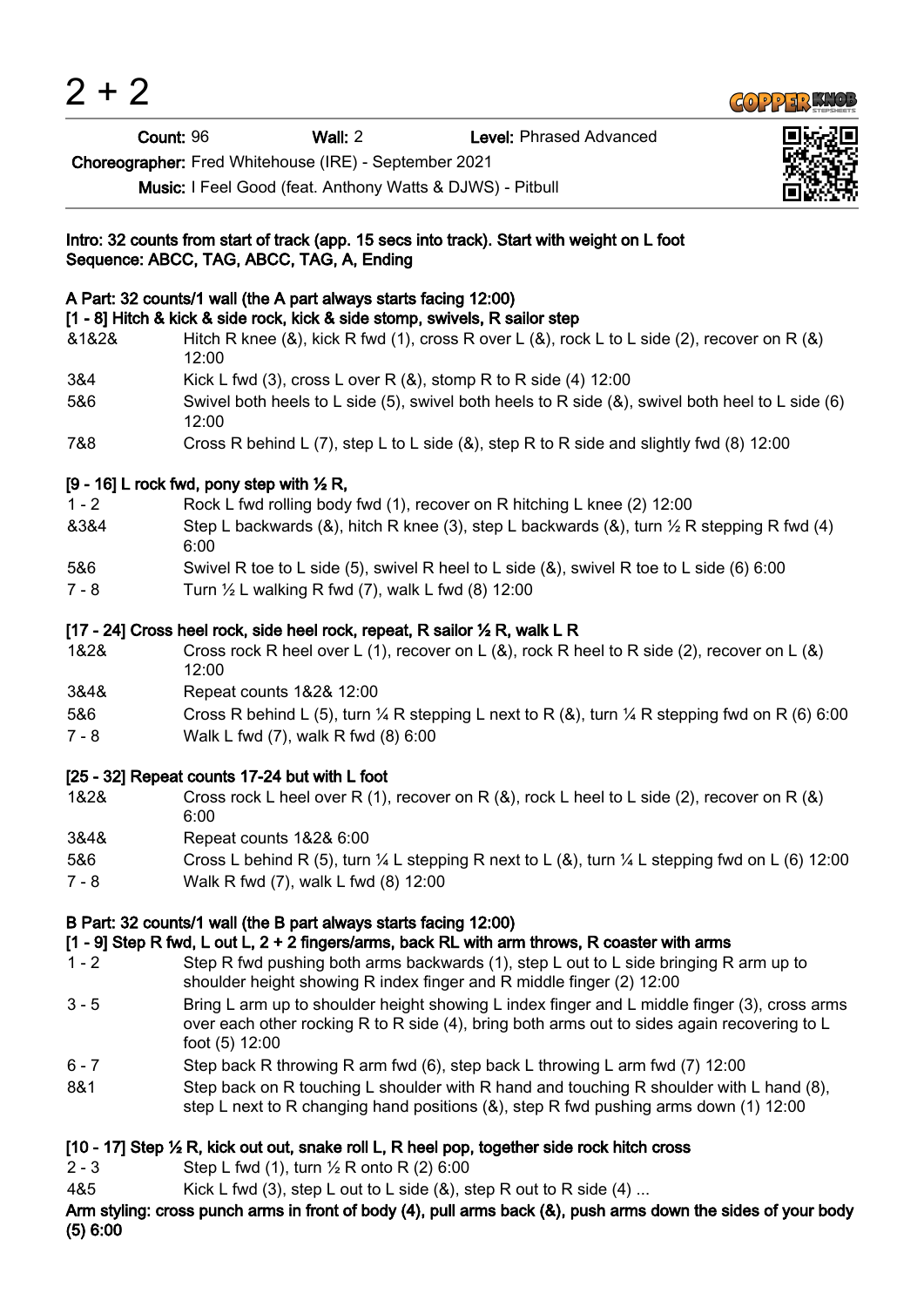- 6&7 Do a snake/body roll to L side (weight on L) pushing R arm fw at the same time (6), pop R heel out to R side (&), return heel to neutral (7) 6:00
- &8&1 Step R next to L (&), rock L to L side (8), recover on R hitching L knee (&), cross L over R (1) 6:00

# [18 - 24] Back back cross, back back fwd, chug ½ L

- 2&3 Step R back (2), step L back (&), cross R over L (3) 6:00
- 4&5 Step L back (4), step R back (&), step L fwd (5) 6:00
- 6-7-8 Turn 1/8 L pressing R to R side (6), turn 1/8 L pressing R to R side (7), turn 1/4 L pressing R to R side (8) 12:00

#### [25 - 32] R fwd, together, walk RL with double knee knocks, R out with 2-2 fingers, Hold, heel bounces with R fist down

- 1 2 Step R fwd rolling arms down/fwd/up (1), step L next to R bringing arms down in front of body (2) 12:00
- 3 4 Walk R fwd (3), walk L fwd (4) ... Styling: during walks split knees out-in 4 times! 12:00
- 5 6 Step R out to R side bringing R up showing R index and middle finger up (5), HOLD (6) 12:00 &7&8 Bounce heels clenching your R hand into a fist bringing R hand down the R side of body (8)
- 12:00

# C Part: 32 counts/1 wall (the C part always starts facing 12:00)

- [1 8] Cross side, cross side, heel twist R, heel twist L ¼ R, dip down, up
- 1 4 Cross R over L (1), step L to L side (2), cross R over L (3), step L to L side (4) ...

# Styling: moonwalk glide 12:00

- 5 6 Twist heels to R side (5), twist heels to L side turning ¼ R (6) 3:00
- 7 8 Bend in knees pushing your bum backwards (7), straighten your knees ending with weight on  $R(8)$  ...

## Styling: 1st C - throw dollars bills, 2nd C, bring R hand up and 'look in the mirror' 3:00

## [9 - 16] Fwd R, Full turn R, walk L, R fwd rolling hands, spiral ¾ L, down on L

- 1 4 Step down R (1), turn  $\frac{1}{2}$  R stepping L back (2), turn  $\frac{1}{2}$  R stepping R fwd (3), walk L fwd (4) 3:00
- 5 6 Step R fwd starting to roll arms from down and up above shoulder height (5), finish arms (6) 3:00
- 7 8 Spiral a ¾ turn on R pushing arms down the side of body (7), change weight to L (8) 6:00

## [17 - 24] Rock R fwd, recover, fwd R with slide, touch together, Repeat with L

- 1 2 Rock R towards R diagonal (1), recover on L (2) ... Arm styling: bring L arm up and pull it back (1), push L arm fwd (2) 7:30
- 3 4 Step R fwd to R diagonal (3), touch L next to R (4) ... Arm styling: pull L arm back (3), drop L arm down (4) 7:30
- 5 6 Rock L towards L diagonal (5), recover on R (6) ... Arm styling: bring R arm up and pull it back (1), push R arm fwd (2) 4:30
- 7 8 Step L fwd to L diagonal (7), touch R next to L squaring up to 6:00 again (8) ... Arm styling: pull R arm back (3), drop R arm down (4) 6:00

## [25 - 32] Step slide to R and L diagonals, step ½ L, full turn L

- 1 2 Step R fwd towards R diagonal (1), slide and touch L next to R (2) ... Arm styling: throw L arm fwd and down (1-2) 6:00
- 3 4 Step L fwd towards L diagonal (3), slide and touch R next to L (4) ... Arm styling: throw L arm fwd and down (3-4) 6:00
- 5 6 Step R fwd (5), turn ½ L stepping down on L (6) 12:00
- 7 8 Turn  $\frac{1}{2}$  L stepping back on R (7), turn  $\frac{1}{2}$  L stepping fwd on L and slightly in front of R (8) 12:00

#### Tag: 16 counts/1 wall (the Tag always comes after the 2nd C, facing 12:00) [1 - 8] 4 camel walks turning  $\frac{1}{2}$  L, 8 run steps turning  $\frac{1}{2}$  L